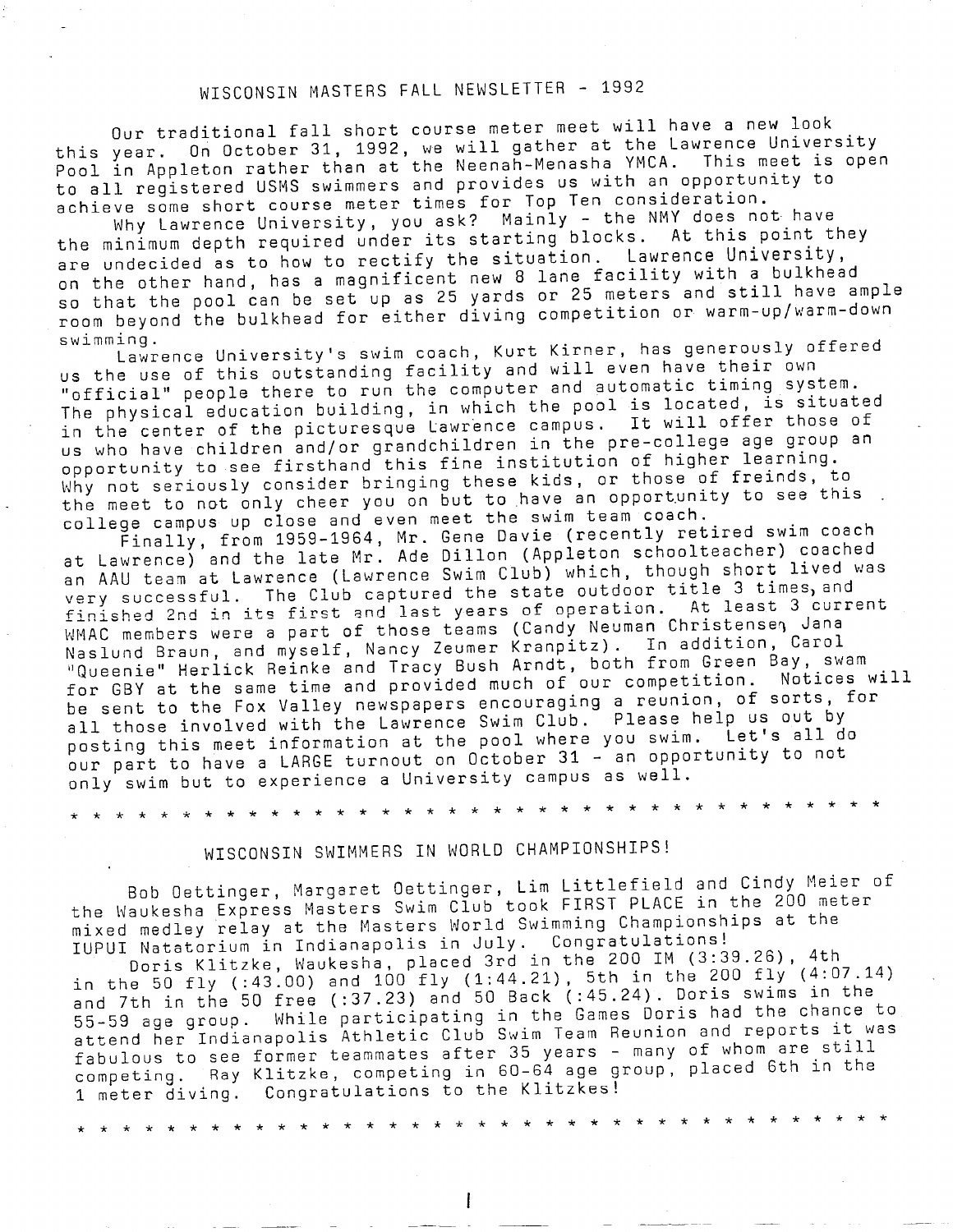The mountains of research, the conflicting claims, the confusing articles about what to eat to live longer can be boiled down to 9 simple recommendations, government scientists say. - Limiting your total fat intake to 30 percent or less of daily calories and eating five or more servings of vegetables and fruits are two of the golden. rules that will help prevent heart disease, cancer and other chronic diseases, said Paul Thomas co-editor of the government report.

1. Get moderate, requiar exercise.

- 2. Limit salt to slightly more than 1 teaspoon per day.
- 3. Maintain adequate calcium intake by consuming low-fat milk products and dark green vegetables, which are rich in calcium.
- 4. Maintain an optimal level of fluoride in your diet. If the water in your are is not fluoridated, use a fluoride supplement recommended by your dentist.
- 5. Avoid taking vitamin and mineral supplements in excess of the U.S. recommended daily allowances.
- 6: Eat a moderate amount of protein, no more than 6 oz. a day. A three ounce portion of meat is the size of a deck of cards.
- 7. Eat for Life also advises against drinking alcohol, but has advice for people who drink: Don't have more than one to two drinks a day.
- 8. Food additives is the one area that Americans may be worrying about when they shouldn't.
- 9. To lower the risk of the most common chronic diseases, health experts across the board endorse a diet of whole grains, legumes, fruits and vegetables, with smaller amounts of dairy, meat and poultry products.

### No Sweat

All measures of aging are really measures of physical fitness. We used to think that older people were at increased risk of developing heat stroke and hypothermia because they couldn't sweat as much as younger people. However, older people who have equal fitness levels sweat as much and thus can control body temperature. (From Journal of Applied Physiology). Taken from the Swim Magazine.

#### 

#### Second Opinion

I've been taking vitamin pills for years: "A" for vision and "B" for digestion, "D" for better teeth and bones, "C" for fighting infection. After all this costly pill-popping, I wonder if I still should. Many doctors now say, "It won't do any harm -But neither will it do much good. 

#### Omenclature?

I never get on an airplane Minus some nervous teusion, And calling an airport a terminal Doesn't ease apprehension.

What a disappointment to have to cancel our only long course meet of the season. But we all know it would not only have been miserable trying to swim in such cold water but it also could have been dangerous. Such is life when you live "up nort" and have to rely on mother nature for heat when pool heaters fail. Let's all make up for this disappointment by turning out in record numbers for the short course meet on October 31 at Lawrence University. Let's follow the example of our friends to the south of us and shoot for a 50% attendance by our registered swimmers!

 $\omega$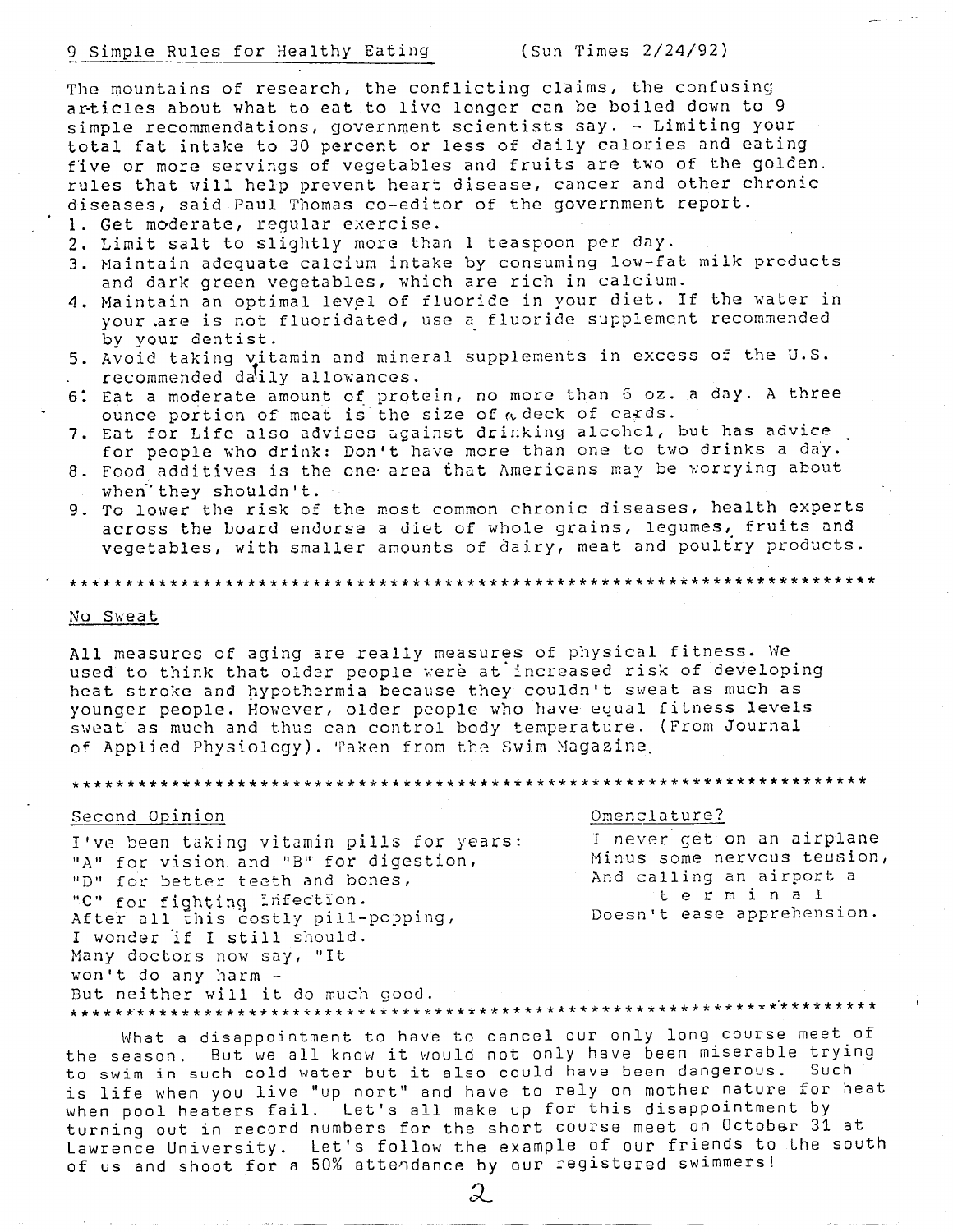The following Wisconsin Masters swimmers attained Top Ten rankings in the USMS National Short Course Yards Tabulation.

Nicole Tew (19-24) 8th 200 fly - 2:36.82 Doris Klitzke (55-59) 4th 50 fly - :36.18 5th 400 IM - 6:55.52 6th 200 fly - 3:26.79 7th 100 fly - 1:36.98 7th 200 IM - 3:10.14 7th 50 back - :40.26 Betty Kendall (70-74) 9th 100 free - 1:33.99 Mary Siebold (75-79) 10th 200 breast - 8:09.04 Elizabeth John (30-84) 4th 1000 free - 31:55.98 5th 100 breast - 3:47.35 Thomas Meehan (45~49) 2nd 100 fly - :58.21 3rd 100 free - :51.58 6th 50 free - :23.59 6th 50 fly - :25.77 7th 50 back - :28.38 1Cth 100 back - 1:02.76 Perry Rockwell (65-69) 4th 50 fly - :31.12 5th 100 fly - 1:20.87 6th 200 fly - 3:20.19 6th 50 free - :28.72 10th 100 free - 1:06.56 William Kirar (80-84) 6th 50 free - :38.66 7th 100 free - 1:35.01 9th 50 back - :54.82 200 FR Women 65+ WMAC 4th 400 FR Women 25+ Mad-Town 200 FR Men *6* 5+ viMAC Josephine Pallin Fran Zeumer Mary Siebold Betty Kendall 200 MR Men 55+ WMAC 10th 400 FR Men 35+ WMAC 7th 400 FR Men 55+ WMAC Morgan Byers Robert Kueny John Bauman Perry Rockwell 400 FR Men 65+ WMAC 2nd Lynn Surles John Pallin Donald Kilb Perry Hookwell Tracy Arndt (40-44) 8th 100 free - 1:00.52 8th 200 free - 2:16.83 9th 100 back - 1:11.92 10th 50 free - :27.40 10th 50 back - :33.50 Carol Reinke (55-59) 6th 100 breast - 1:31.29 6th 200 breast - 3:18.54 7th 50 breast - : 42.00 8th 200 IM - 3:12.98 Josephine Pallin (70-74) 5th 50 back - :47.78 6th 100 back - 1:47.62 10th 50 free - :42.12  $Wi11$ iam Ragatz (19-24) 4th 100 breast - 1:02.20 9th 400 IM - 4:35.82 Robert Kueny  $(60 - 64)$ 3rd 200 fly - 2:53.79 3rd 400 IM - 5:53.87 5th 200 breast - 2:56.09 5th 200 IM - 2.42.69 8th 100 IM - 1:13.32 9th 100 breast - 1:20.48 9th 100 fly - 1:18.69 Lynn Surles (70-74) 10th 1650 free - 28:35.60 Herbert Howe (80-84) 1st 500 free - 8:28.74 1st 1000 free - 17:36,93 1st 1650 free - 29:37.12 5th 50 free - :38.36 Kate M.T. Blood Karen Clauff q*t*" Deborah Lowe Chari Haglin David Farrell Stephen Justinger Thomas Payden John Bontly Don **a 1 d Ki** 1 b **,t\'1**  John Pallin **°i**  William Kirar Lynn Surles John Bauman ·•-th Robert Kueny (5 Alex MacGillis Thomas Michelson Mixed 200 MR 65+ WMAC 7th Josephine Pallin John Pallin Donald Kilb Betty Kendall

HERB HOWE'S 3 FIRST PLACE FINISHES MAKE HIM A TRIPLE ALL-AMERICAN SWIMMER! CONGRATULATIONS HERB! THAT'S FANTASTIC

 $\mathcal D$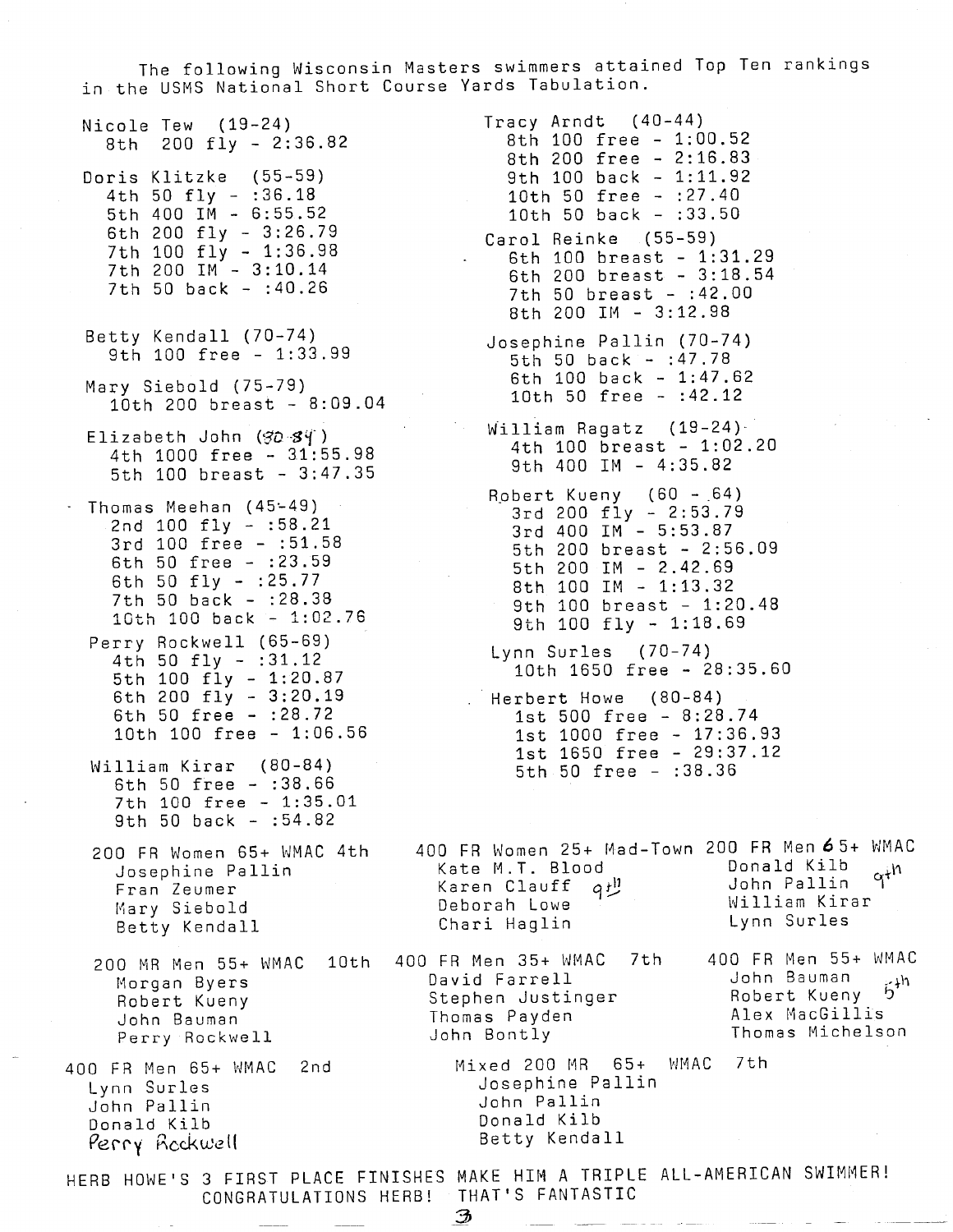"I went to a restaurant recently. The hostess asked me if I wanted smoking, no-smoking, or nicotine patch sections."

-Author unkown

Wear your seat belt over your hips

Car lap belts should be worn snugly, and as low<br>possible on the hips. Belts that ride up on the stomach can cause internal injuries if an accident occurs.

# Purple Concord

## grape

juice....contains the same substance (resveratrol) found in red wine that helps reduce bloodcholesterol in lab animals.

A sunburn is most evident 6 to 24 hrs after<br>exposure. Use sunscreens frequently and liberally.



Ounce for ounce, kidney beans have three times<br>more dietary fiber than green beans.

The average American consumes about 11 pounds of cookies each year.

 $\operatorname{AVERAGE}$ LIFETIME. AVERAGE AMERICAN.. - Spends 3 yrs in business meetinøs - Spends 13 years watching TV

IN AN

 $-$  Consumes 109,354  $\,$ pounds of food

- Makes 1,811 trips to McDonald's

 $-$  Spends  $$6,881$  in vending machines

– Catches 304 colds

 $-$  Is involved in  $6$ motor vehicle accidents

- Is hospitalized 8 times  $(men)$  or  $12$ times (women)

– Spends 24 years sleeping

Source: In an Average<br>Lifetime by Tom Heymann



QUESTION: 1) What do they call the carrot who talked back to the farmer? 2) Why did the lettuce close its eyes? 3) Did you hear what happened to the plants in the math room? 4) Why did the cucumber need a lawyer? 1) A fresh vegetable. ANSWERS: 2) So it wouldn't see the salad dressing. 3) They all grew square roots. 4) Because it was in a pickle. AND: Knock-Knock, who's there? Hutch - Hutch who? God bless you.

4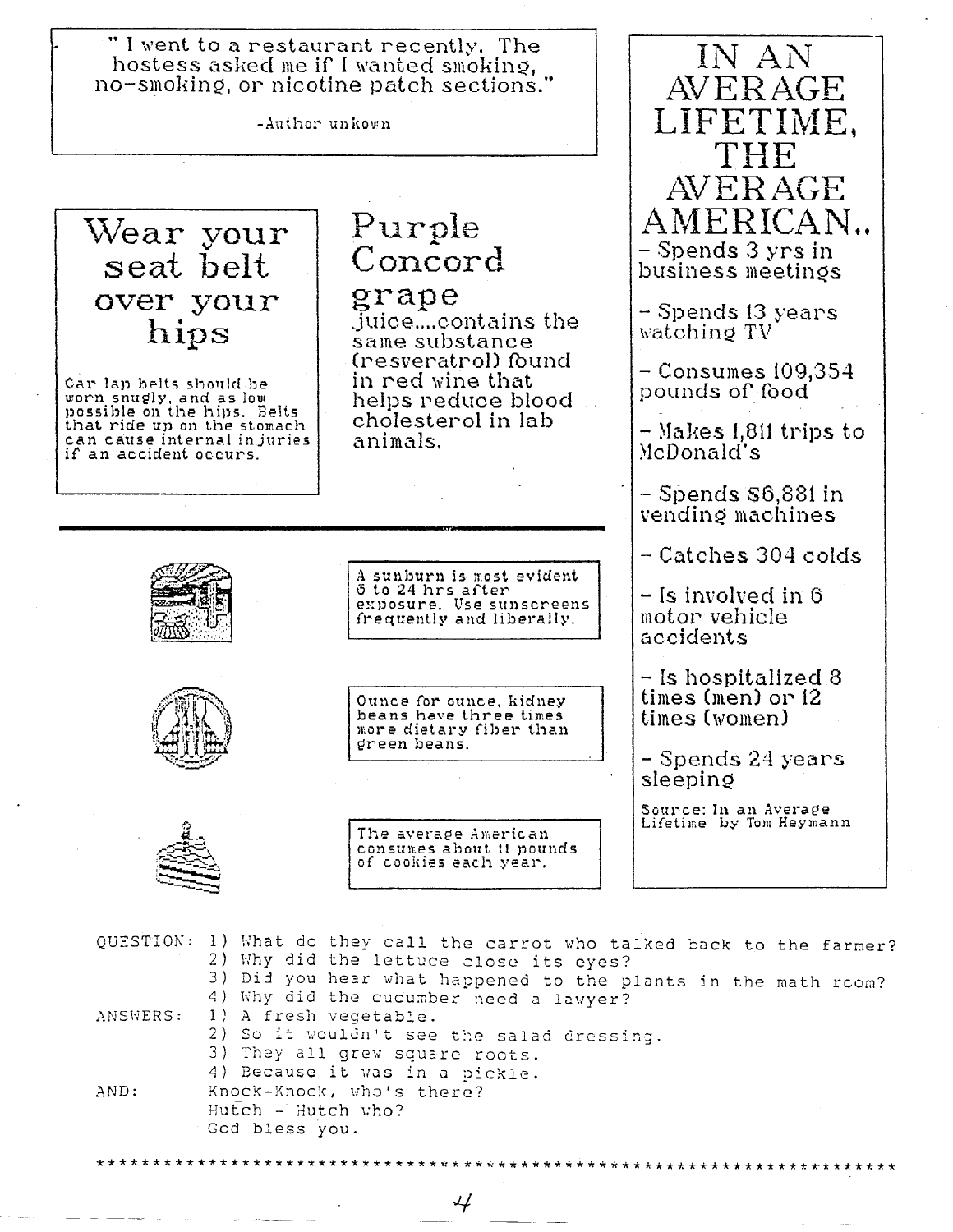### WISCONSIN MASTER'S AQUATIC CLUB SHORT COURSE METER MEET OCTOBER 31, 1992

<sup>A</sup>CHANCE TO OBTAIN SHORT COURSE METER TIMES FOR TOP TEN

|                     | SPONSORED BY: WISCONSIN MASTER'S AQUATIC CLUB    |                                                                         |
|---------------------|--------------------------------------------------|-------------------------------------------------------------------------|
|                     |                                                  | SANCTIONED BY: USMS, INC. AND LMSC for Wisconsin sanction No. 201-07    |
| LOCATION:           |                                                  | Lawrence University Buchanen Kewit Aquatic Center, corner               |
|                     | of College Ave. and Lawe St., Appleton, WI.      |                                                                         |
|                     |                                                  | 25 meter, 8 lane pool, non-turbulent lane lines, movable                |
| FACILITIES:         |                                                  |                                                                         |
|                     | bulkhead, starting blocks, and backstroke flags. |                                                                         |
| TIME:               |                                                  | Warm-up 12:00 PM to 12:25 PM. The meet starts at 12:30 PM               |
|                     | and will end by 6:00 PM.                         |                                                                         |
| RULES:              |                                                  | Official master's rules will govern this meet. All events               |
|                     |                                                  | will be timed finals. Heats will be pre-seeded fastest to               |
|                     |                                                  | slowest. Swimmers not submitting seed times will swim in                |
|                     | slowest heat.                                    |                                                                         |
| AGE GROUPS:         |                                                  | 5 year age groups - cumulative age for relays. Age groups               |
|                     | and sexes will be combined to expedite the meet. |                                                                         |
| TIMING:             |                                                  | Will be with automatic timing system backed up by watches.              |
|                     |                                                  | ELIGIBILITY: Entrants must be a currently registeres USMS swimmer. USMS |
|                     |                                                  | forms can be obtained from the meet director. Registrations             |
|                     | will be accepted on deck.                        |                                                                         |
|                     |                                                  | \$2.50/ individual event - \$3.00 for relays. Bargain rate:             |
| ENTRY FEE:          |                                                  | \$10.00 for Minnesota Postal Pentathalon. The fee for deck              |
|                     |                                                  | entries will be \$4.00 event. CHECKS PAYABLE TO: WISCONSIN              |
|                     |                                                  |                                                                         |
|                     | MASTER'S AQUATIC CLUB.                           |                                                                         |
|                     | ENTRY LIMIT: 5 individual events plus relays.    |                                                                         |
|                     |                                                  | ENTRY DEADLINE: Entries must be in the meet director's hands no later   |
|                     | than October 24, 1992.                           |                                                                         |
|                     |                                                  | ENTRY FORM: The official entry form must be used, one person per form   |
|                     | and the waiver must be signed.                   |                                                                         |
| AWARDS:             | Ribbons for 1st to 3rd places.                   |                                                                         |
|                     |                                                  | MEET DIRECTOR: Edith Jacobsen, 1786 Maricopa Dr., Oshkosh, WI 54904     |
|                     | $(414)$ 233-7583.                                |                                                                         |
| ORDER OF EVENTS:    |                                                  |                                                                         |
| 1. 50 Butterfly     |                                                  | 11. 200 IM                                                              |
| 2. 400 IM           |                                                  | 12. 50 Freestyle                                                        |
| 3. 100 Freestyle    |                                                  | 13. 100 Backstroke                                                      |
| 4. 200 Backstroke   |                                                  | 14. 200 Breastroke                                                      |
| 5. $100$ Breastroke |                                                  | 15. 100 Butterfly                                                       |
| 6. 200 Freestyle    |                                                  | 16. 100 IM                                                              |
| 7. 50 Backstroke    |                                                  | 17. 200 Mixed Free Relay                                                |
| 8. 200 Butterfly    |                                                  | 18. 400 Freestyle                                                       |
|                     | 9. 200 Mixed Medley Relay                        | 19. 800 Freestyle (splits for 400                                       |
|                     |                                                  | submitted for Top Ten)                                                  |
| 10.                 | 50 Breastroke                                    |                                                                         |

Each year the Minnesota Masters sponsor <sup>a</sup>postal pentathlon swim meet. Once again we will incorporate all 3 pentathlon races in the October 31 short course meter meet format. Official entry forms for this postal meet will be available at our meet and our meet director will serve as the official verification person. Last year several Wisconsin Masters not only placed well in this meet but also won and set new records. Let's try to do it again this year.

To support· the Minnestoa 1992 Postal Pentathalon Meet, the following option to the October 31, 1992 meet, is hereby presented:

Each participant swims a Pen\_tath\_lon (5 events) Butterfly, Backstroke, Breastroke, Freestyle and Individual Medley. You may enter one of the three Pentathlons (sprint, middle distance or ironman) for the bargain fee of \$10.00. The races will not be in order (fly, back, breast, free, IM,) but in the order as detailed in the entry information.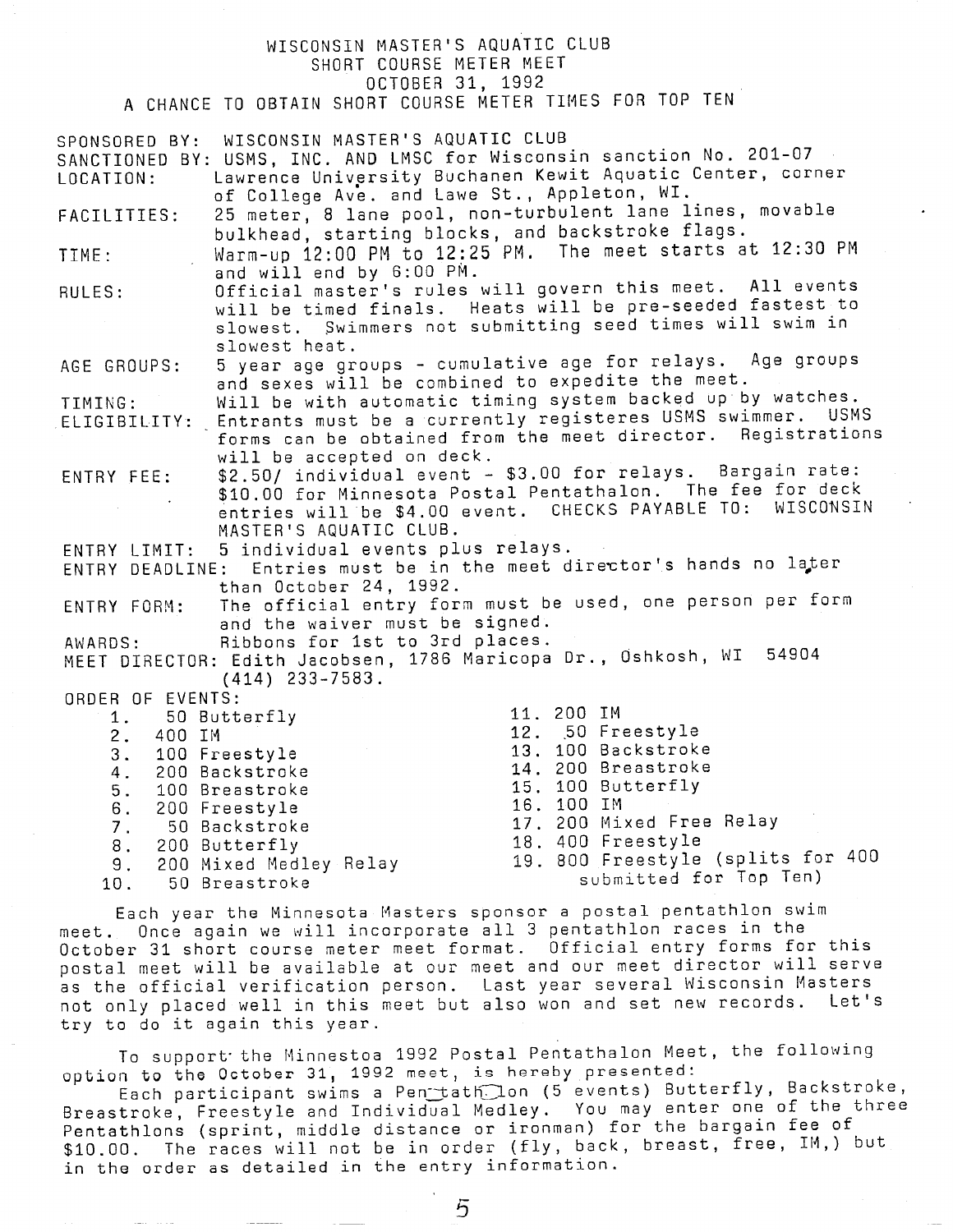|                                                                          | PENTATHLON ENTRY FORM<br>OCTOBER 31, 1992             |               |                   |                |
|--------------------------------------------------------------------------|-------------------------------------------------------|---------------|-------------------|----------------|
| NAME <sub>N</sub>                                                        |                                                       | BIRTH<br>DATE | AGE               | MALE<br>FEMALE |
| ADDRESS                                                                  |                                                       |               |                   |                |
| CITY <b>CITY</b>                                                         |                                                       |               | $STATE$ $ZIP$     |                |
| PHONE                                                                    | USMS NO.                                              |               |                   |                |
| SPRINT PENTATHLON: 50 METERS EACH STROKE AND THE 100 IM                  |                                                       |               |                   |                |
| Event #1-50 fly __________ Event #7-50 Back ________ Event #10-50 Breast |                                                       |               |                   |                |
| Event $\#12-50$ free Event $\#16-100$ IM                                 |                                                       |               |                   |                |
| MIDDLE DISTANCE PENTATHLON: 100 METERS EACH STROKE AND THE 200 IM        |                                                       |               |                   |                |
| Event #3-100 Free Event #5-100 Breast Event #11-200 IM                   |                                                       |               |                   |                |
| Event #13-100 Back Event #15-100 fly                                     |                                                       |               |                   |                |
| IRONMAN PENTATHLON: 200 METERS EACH STROKE AND THE 400 IM                |                                                       |               |                   |                |
| Event #2-400 IM Event #4-200 Back Event #6-200 Free                      |                                                       |               |                   |                |
| Event #8-200 fly Event #14-200 Breast                                    |                                                       |               |                   |                |
|                                                                          | ENTRY FEE FOR THE PENTATHLON OF YOUR CHOICE - \$10.00 |               |                   |                |
|                                                                          | ENTRY FORM                                            |               |                   |                |
|                                                                          | SHORT COURSE METER MEET<br>OCTOBER 31, 1992           |               |                   |                |
|                                                                          |                                                       | BIRTH         |                   | MALE           |
| NAME                                                                     |                                                       | DATE          | AGE               | FEMALE         |
| ADDRESS                                                                  |                                                       |               |                   |                |
| CITY                                                                     |                                                       | <b>STATE</b>  | ZIP               |                |
| PHONE NO. And The Money USMS NO. USMS TEAM                               |                                                       |               |                   |                |
| EVENT # SEED TIME                                                        |                                                       |               |                   |                |
| EVENT#                                                                   | SEED TIME                                             |               | EVENT # SEED TIME |                |
| EVENT#                                                                   | SEED TIME                                             |               |                   |                |
|                                                                          | NO. OF ENTRIES $@$2.50 = $$                           |               |                   |                |

WAIVER

I, the undersigned participant, intending to be legally bound, hereby certify that I am physically fit and have not been otherwise informed by a physician. I acknowledge that I am aware of all of the risks inherent<br>in Masters Swimming (training, practice and competition) including possible permanent disability or death, and agree to assume all of those<br>risks. I hereby waive any and all rights to claims for loss or damages arising out of my participation in the Masters Swimming Program or any<br>activities incident thereto against United States Masters Swimming, Inc., the Local Masters Swimming Committees, the clubs, host facilities, meet sponsors, meet committees, or any individuals officiating at the meets or supervising such activities, as a condition of my participation in Masters Swimming. SIGNED DATE

MEET DIRECTOR: Edith Jacobsen, 1786 Maricopa Dr., Oshkosh, WI 54904

---------------------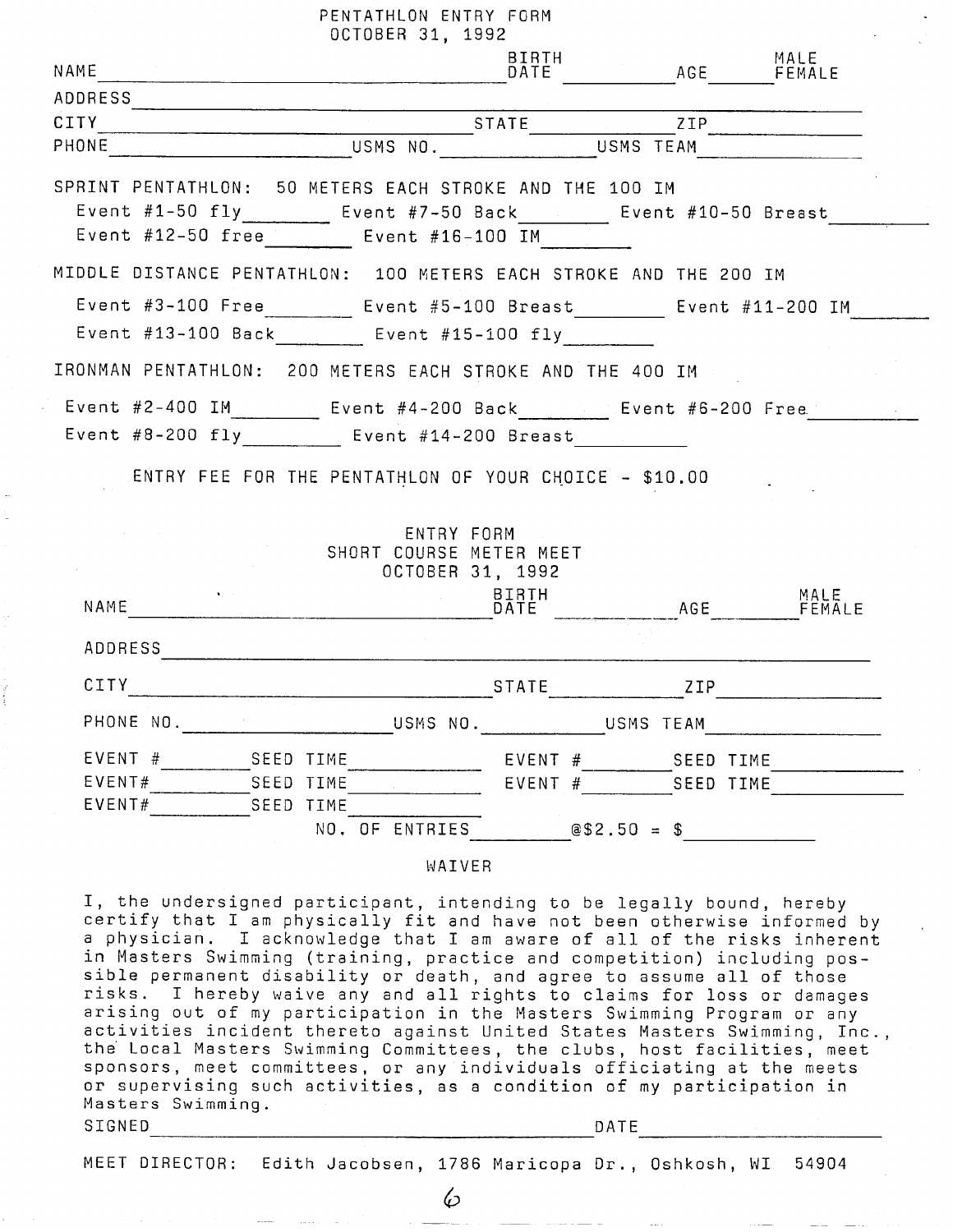## WORK OFF THESE EXERCISE MYTHS

1. It's supposed to be fun.

Sometimes it is, sometimes it isn't. Fun really isn't the point. The point is how good you feel after you've put your body through its paces.

- 2. Situps flatten your belly. They'll tone your stomach muscles, but they won't do much to any fat that covers those muscles. You don't spot-reduce with exercise; if you could, people who chew gum a lot would all have thin faces. 3. You'll loose weight.
	- The scale is not a good measure of how well your exercise program is working. If you lift weights, for example, you'll loose flab; but because you're loosing fat tissue and replacing it with denser, heavier muscle tissue, your weight may stay the same. The important thing is, you'll look better.
- *4.* You should work out before you eat. Only partly true. If you're more than 30% above your ideal weight, exercising before a meal will burn up more calories. If you're less than 30% overweight, exercising after eating burns more calories. To avoid indigestion, however, you probably won't want to do any serious aerobic exercise too soon after eating a heavy meal.
- 5. Machines are better than free weights. Machines may be more convenient, even safer in some cases, but you can build just as much muscle if you learn how to use barbells and dumbbells.
- 6. Morning is the best time to exercise; There's no evidence that exercising at a particular time of day is significantly more beneficial. The best time to exercise is when you most feel like exercising. If you're not a morning person, you're not going to stick with an a.m. workout program for long. The only caveat is that exercising too close to bedtime may make it more difficult to fall asleep.
- 7. Weight lifters should eat extra protein. Most of us already have too much protein in our diets. Although exercising will use up some protein, your current intake is probably more· than adequate to replenish it.
- 8. Stretching afterward can help prevent muscle pain. Studies show that stretching after a workout has no effect on muscle soreness.
- 9. You have to do it for 30 continuous minutes to get any benefit. <sup>A</sup>study at Stanford University showed that 10 minutes of exercise 3 times a day is almost as good. In any case, a little exercise every day, even if it's just a walk, is a lot better than none at all.
- 10. When you stop, muscle turns to fat. Hard muscle may degenerate into soft muscles, but they won't turn into fat. Muscle cells and fat cells are two completely different tissue and neither can ever turn into the other.
- 11. Sooner or later, you'll get hurt. Injuries are far from inevitable. In fact, the majority of exercisers don't get hurt. When they do, the most common cause is overuse. The best way to avoid injuries is to increase the intensity and duration of your exercise gradually.

 $P_{\text{antinued}} \rightarrow$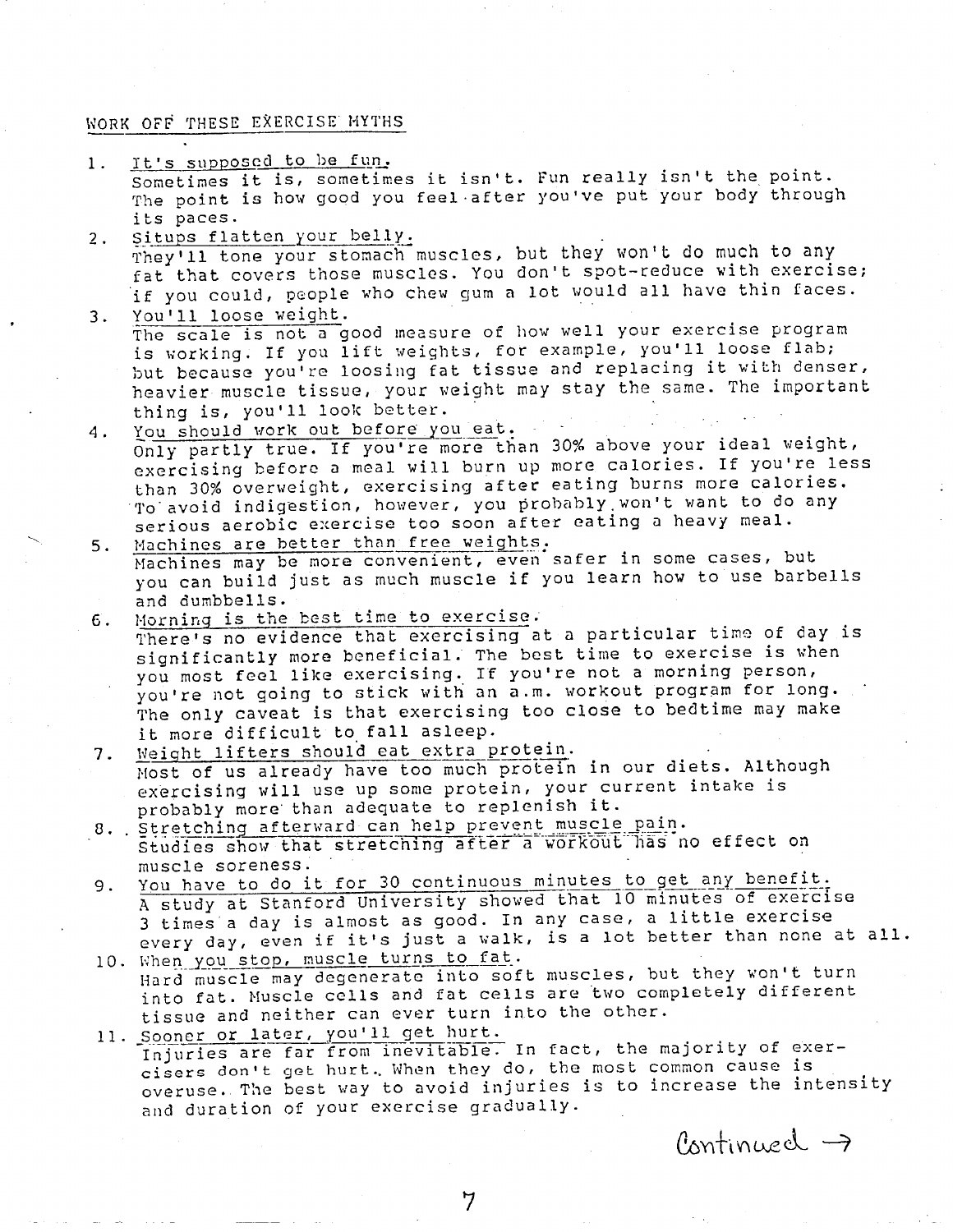- 12. After a good sweat, you'll need extra salt. You'd have to shed 3 quarts of sweat to loose just half of the nine to 12 grams of salt the average person consumes in a day. Since this is unlikely, there is no reason to add extra salt to your diet or take salt pills after hot-weather workouts.
- 13. Situps are best done with hands behind your neck. Not if you don't want to wreck that neck. Doing situps with your hands behind your neck puts too much pressure on cervical vertebrae.
- 14. People with high blood pressure shouldn't lift weights. People with high blood pressure should see their doctor before undertaking a strength training program, but long time studies have failed to show any negative effects, and some have demonstrated that the exercise can reduce blood pressure.
- 15. No pain, no gain. Ignore pain, no brain. You can get very fit without feeling any serious discomfort, so don't strain when you train, If it hurts, stop it.

Source: Health & Fitness News Service, Sun Times Submitted by Sonia Harris

### WHAT GOD IS LIKE

God is like Coca Cola - (He is the real thing!) God is like Pan American - (He makes the going great!) God is like General Electric - (He lights your path!) God is like Bayer Aspirin - (He works wonders!) God is like Hallmark cards - (He cared enough to send the best) God is like Tide - (He gets the stains out that others leave behind) God is like VO Hair Spray - (He holds through all kinds of weather) God is like Dial soap - (Aren't you glad you know him? Don't you wish everybody did?) God is like Sears - (He has everything) God is like Alka Seltzer - (Try him - you'll like Him) God is like Scotch Tape - (You can't see him, but you know he is there) God is like McDonalds - (He'll do it all for you) God is like the American Express Card - (Don't leave home without him!) 

Overtraining undermines Sex

You know how strongly I advocate exercising, but even exercise has its downside: too much can reduce your sex drive.

There are lots of stories about the sexual prowess of athletes, but getting in shape won't make you a better lover. That's because making love takes no more energy than climbing two flights of stairs. On the other hand, too much exercising can dampen your desire by reducing your sex hormones. By the time this happens, however, your muscles will probably be too sore for lovemaking anyway.

Overtraining can affect both men and women. Women develop irregular periods or stop having them altogether. When men exercise too much, their blood vessels of testosterone drop and so does their sex drive. If you're a hard training athlete and notice a reduction in your desire to make love, have your doctor check your hormone levels. The culprit may be too much exercise.

From: Swim Magazine. BY: Dr. Gabe Mirkin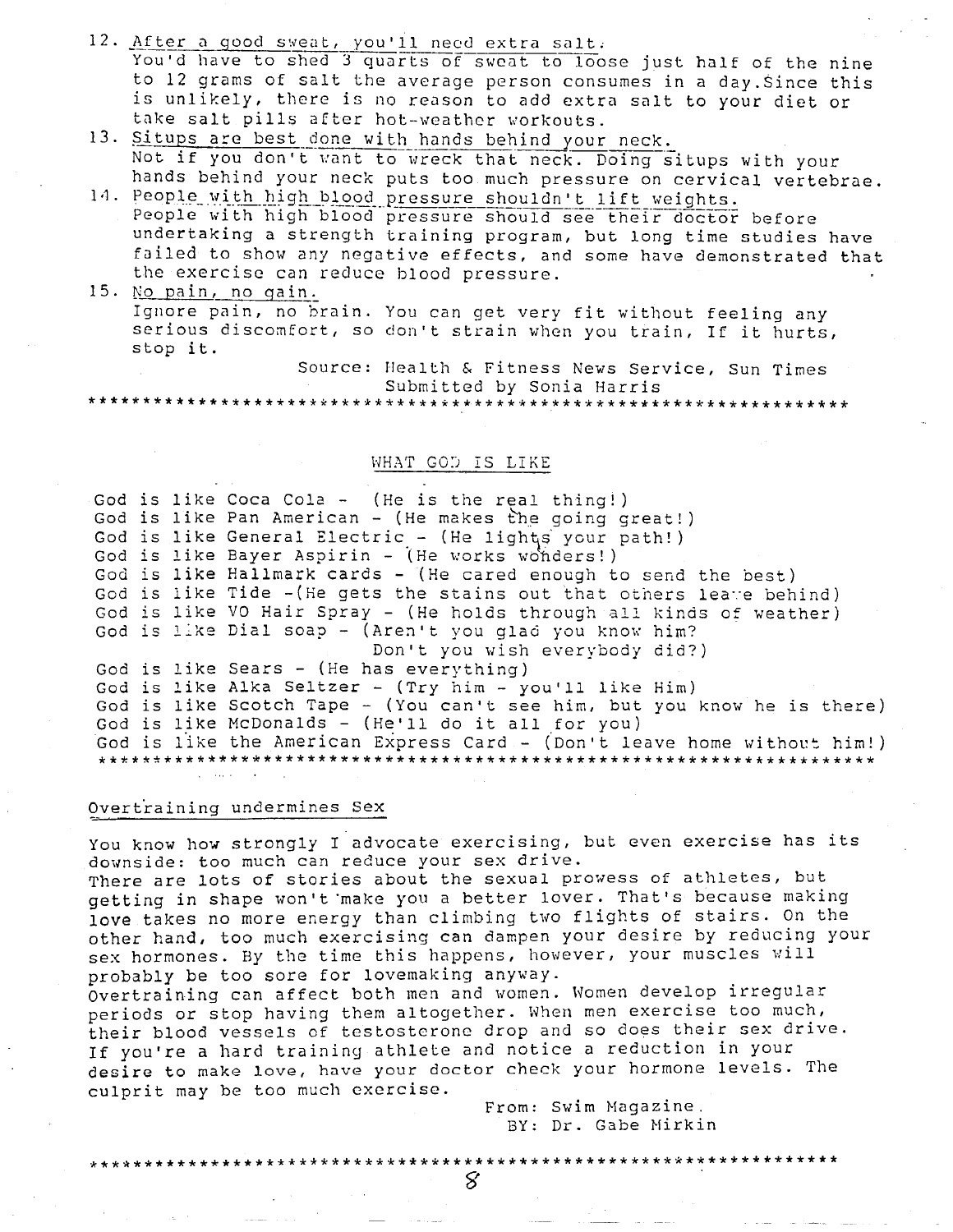

# $\textrm{EOAHUC}$ *III Annual Ho11olulu Masters S·wimming Clzmnpionships* - *November 11-16,* <sup>1992</sup>

9

Last call on Hawaii. Famous swim olympian Rowdy Gaines is our host. Meet at Island Paradise on Oahu. Hotel on beautiful Waikiki Beach. Daily shuttle to pool. Great post meet packages available to Maui, Kauai, Kona. Package includes lei greeting at airport. Transfers to hotel. Transfers to pool. Special meet favors. Meet registration. Special swim clinic conducted by Rowdy Gaines. Special

Hawaii party at pool. Price just \$399 per person based on double occupancy plus air. Special discounts on air from all over USA & Canada. Registration extended until August 30.

Call Ann or George at 1-800-833-SV\IIM for more details or send deposit. Do not miss this exciting international swim meet. Act now. Special team discounts available. Please *call* for ' details!